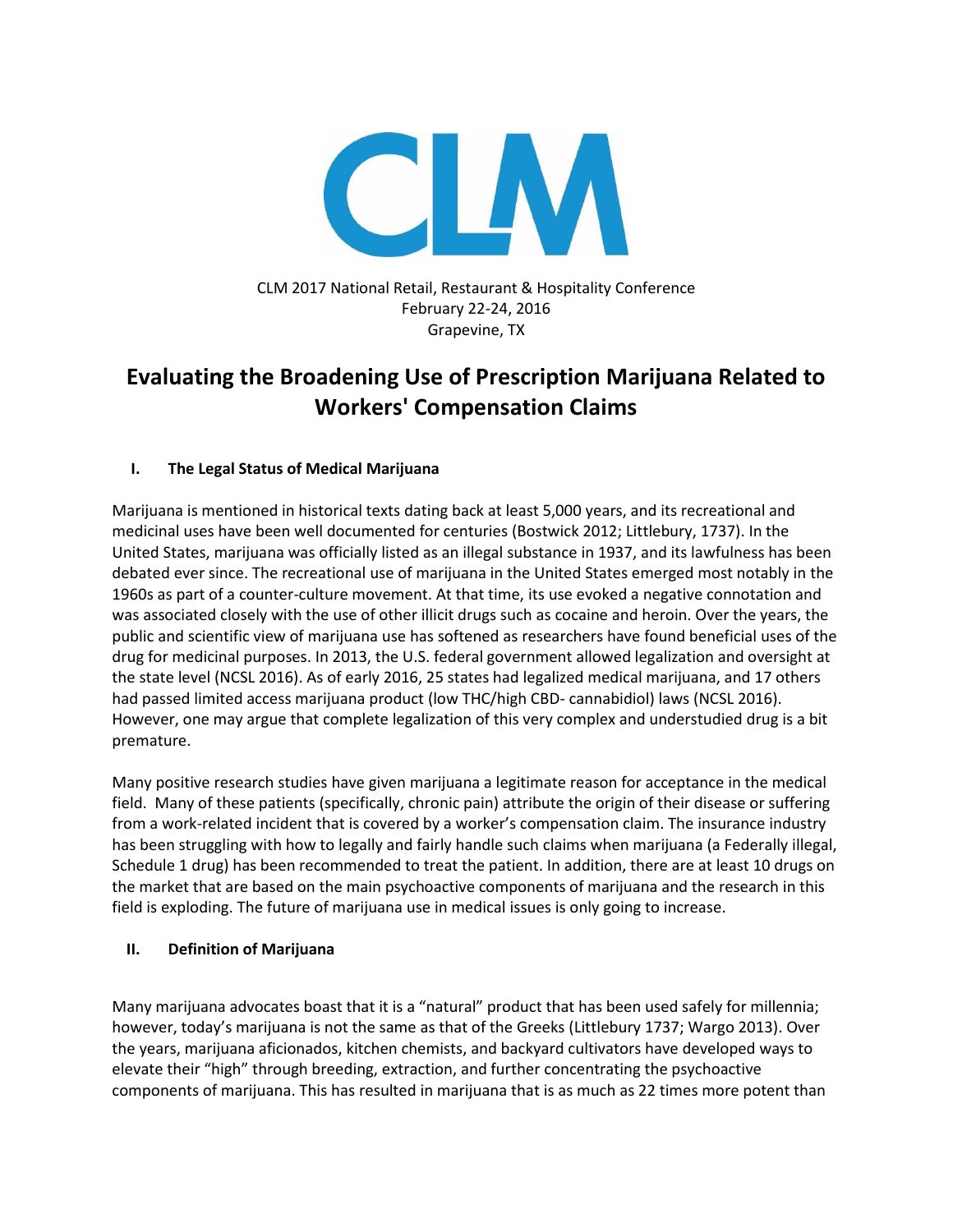that of the 1960s (Greydanus et al. 2013; Volkow et al. 2014). Resinous secretions from the plant can be collected, dried, compressed, and smoked as hashish. Hashish oil is extracted using a solvent and can also be smoked, eaten, or vaporized (NHTSA 2004). Each of these techniques effectively concentrates the main psychoactive compound, delta- 9- tetrahydrocannabinol (THC), thus creating a more potent "high". This process results in the unintended concentration of many other chemicals as well, including pesticides (Raber et al. 2015).

THC is one of many naturally occur-ring cannabinoids in marijuana and is the most significant and potent psycho-active cannabinoid in the plant. The average THC concentration in marijuana can range between 1–22 percent, with concentrations in hashish ranging between 5–15 percent and concentrations in hashish oil raging between 3–20 percent (Greydanus et al. 2013; NHTSA 2004). Marijuana cannabinoids have also used for medicinal purposes. For example, Dronabinol (Marinol) is a synthetic THC that has several clinical uses, such as an appetite stimulant and an antiemetic to treat or prevent nausea and vomiting caused by cancer medications or to increase the appetite in AIDS patients.

## **Acute Health Effects of Marijuana**

Once inhaled, THC blood concentration peaks between 3–10 minutes, quickly followed by psychological effects within 5–30 minutes (Huestis 2007; Neavyn et al. 2014). Marijuana induces acute effects in multiple organ systems, including cardiovascular, respiratory, immune, gastrointestinal, and neurological (Sachs et al. 2015). Acute, dose- dependent cardiovascular effects of marijuana exposure includes tachycardia, increased cardiac labor, systemic vasodilation, and increased blood pressure (Sachs et al. 2015). The acute respiratory effects include increased airway resistance, inflammation of large airways, and damaged lung tissue (Sachs et al. 2015). It is clear that marijuana affects cognitive behavior, and there is strong evidence that short-term cannabis use can affect a user's ability to have free recall, acquisition of information, working memory, and procedural memory (Sachs et al. 2015). Other cognitive abilities that are impaired by short-term use include attention, impulsivity, inhibition, sensory perception, and executive function (Sachs et al. 2015). Additional acute effects include increased total sleep at the cost of poor sleep quality, impairments of gross motor tasks, and decrements in decision making (Sachs et al. 2015). Notably, all of these abilities that marijuana affects are essential to navigating a vehicle properly (Sachs et al. 2015).

The many types of cognitive impairments that are effected by short-term cannabis use are transient and diminish over time upon cessation of marijuana use (Sachs et al. 2015). Yet, there are some studies that indicate functional alterations in the brain can be found in adolescents shortly after using this drug, suggesting the younger brain may be uniquely susceptible to long-term damage even after short-term exposure (Sachs, 2015).

## **Chronic Health Effects of Marijuana**

There is some evidence of persistent neurophysiological impairments after chronic use of marijuana; however, the risk of developing these impairments is related to the age of initial use and the frequency and duration of use (Sachs et al. 2015). Essentially serious deficits of IQ, visual attention, verbal fluency, inhibition, short-term recall, impulsivity, and executive functions have been associated with early (young adult) and prolonged use of marijuana (Sachs et al. 2015). Importantly, with early and chronic use, these conditions are not transient, and cognitive deficits may remain after cessation (Sachs et al. 2015). Chronic use since adolescence is also associated with structural abnormalities in the brain of the adult and has been shown to cause a reduction in the size of specific regions of the brain, including the parahippocampal, hippocampal, and thalamic volumes (Sachs et al. 2015).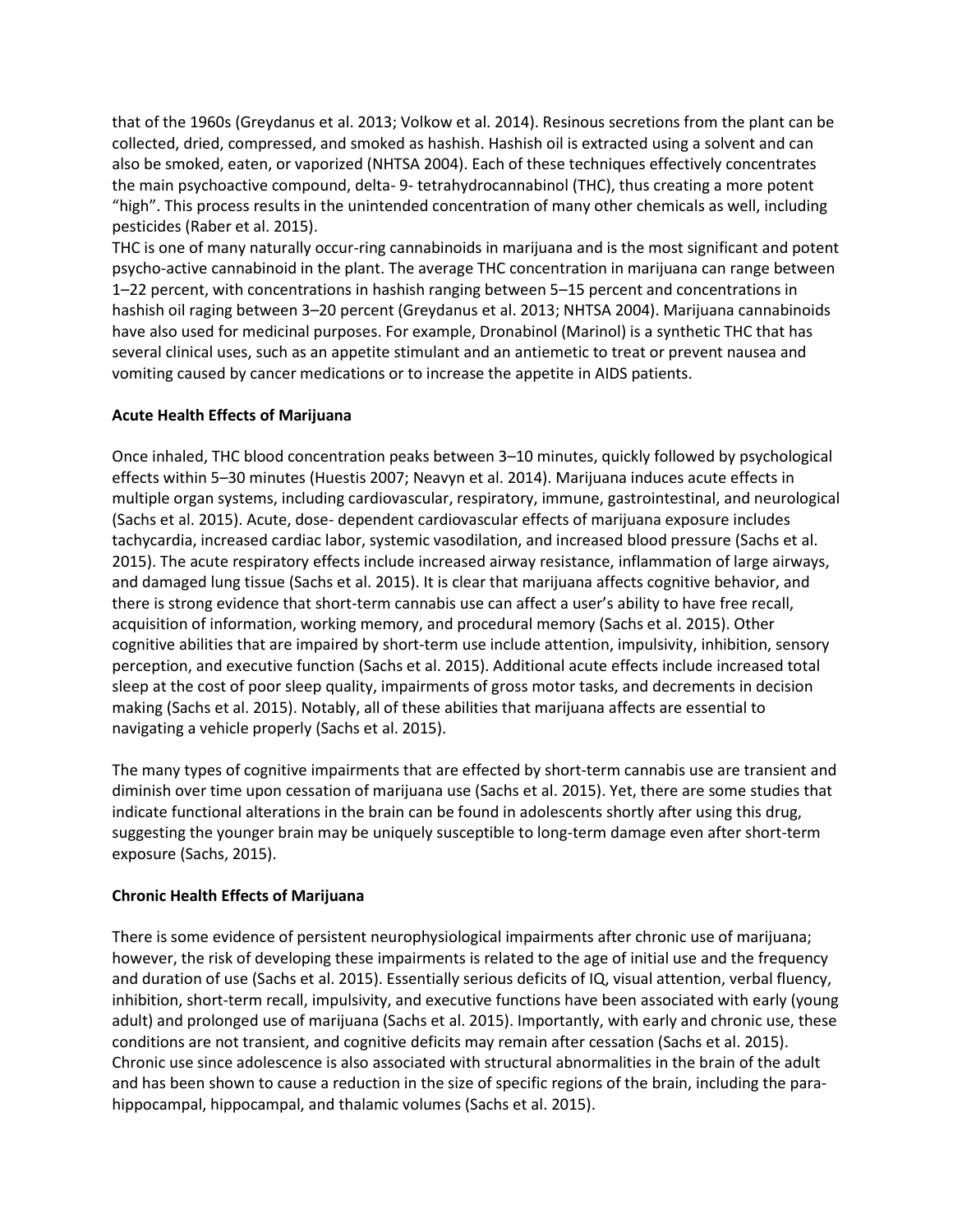Immune disorders associated with marijuana use are complex and not fully understood and there is evidence that marijuana is immunosuppressive and has been shown to have anti-inflammatory properties (Sachs et al. 2015). Based on limited information, researchers speculate that naturallyoccurring cannabinoids (endocannabinoids) generally enhance the immune response, whereas exogenous cannabinoids, such as those in marijuana, play a role in immunosuppression (Sachs et al. 2015).

## **Pharmacokinetics of Marijuana**

The very complicated pharmacokinetics (absorption, distribution, metabolism, excretion, ADME) of marijuana (THC and other metabolites) has been studied for decades. The early studies focused on the effects of the drug on behavior and less on the toxicity or complex pharmacological properties of the drug. The recent interest in legalizing the drug has driven a four-fold increase in scientific studies over the past 15 years, and these studies have shown that marijuana is a complex mixture of chemicals that have both beneficial and detrimental health effects. Other than THC, there are more than 100 different cannabinoids in marijuana, many of which can be metabolized to other reactive compounds. While scientific studies on the effects of marijuana have increased, the full effects are still unknown. One complicating factor in understanding its metabolism is that there are 100 currently known metabolites of THC (Huestis 2007).

Once ingested or inhaled, THC is quickly absorbed into the blood stream and systemically distributed throughout the body. The general order of organ deposition over time for THC is first in the blood-brainhigh profusion tissues (heart, lung, liver), secondly in the low perfusion tissues (adrenal glands, skin), and then it is ultimately stored in fat (Kreutz and Axelrod 1973). With prolonged use, THC will concentrate in fat, suggesting that THC forms stable fatty acid conjugates. Fat deposition is an important factor in the interpretation of testing results, especially for chronic marijuana users. Over time and during abstinence, THC redistributes from the fat tissue to the blood stream, and then systemically. THC is primarily metabolized in the liver to two primary metabolites, 11-hydroxytetrahydrocannabinol (11- OH-THC) and 11-nor-9- carboxytetrahydrocannabinol (THC COOH), which are eliminated in the urine (Huestis 2007). THC COOH in the urine is used as an indirect indicator for THC exposure or past marijuana use. Chronic users may have detectable THC COOH in their urine for weeks or months after cessation due to the slow release of THC from fat tissues, which is then metabolized to THC COOH. However, for acute or occasional users, detectable THC COOH in the urine may be present for less than 24 hours (Battistella et al. 2013; Huestis et al. 2006). It is suggested that prolonged retention of THC in heavy cannabis users is responsible for the prolonged detection of THC COOH in urine, cannabis-related flashbacks, and cognitive deficits (Huestis 2007).

In contrast to alcohol impairment effects, which are driven by one primary component (ethanol), marijuana is a mixture of different components that contribute to multiple (positive and negative) effects in individuals. Smoking or eating marijuana has been shown to induce psychoactive, pain- killing, appetite stimulation, anti-nausea, and many other effects, many of which are currently under study. It is well known that marijuana has diverse and individual psychoactive effects in humans; however, it is the individual- specific nature of these effects that makes it very difficult to determine the dose- response associated with the use of marijuana and impaired driving for the general public.

## **III. Marijuana in Medicine**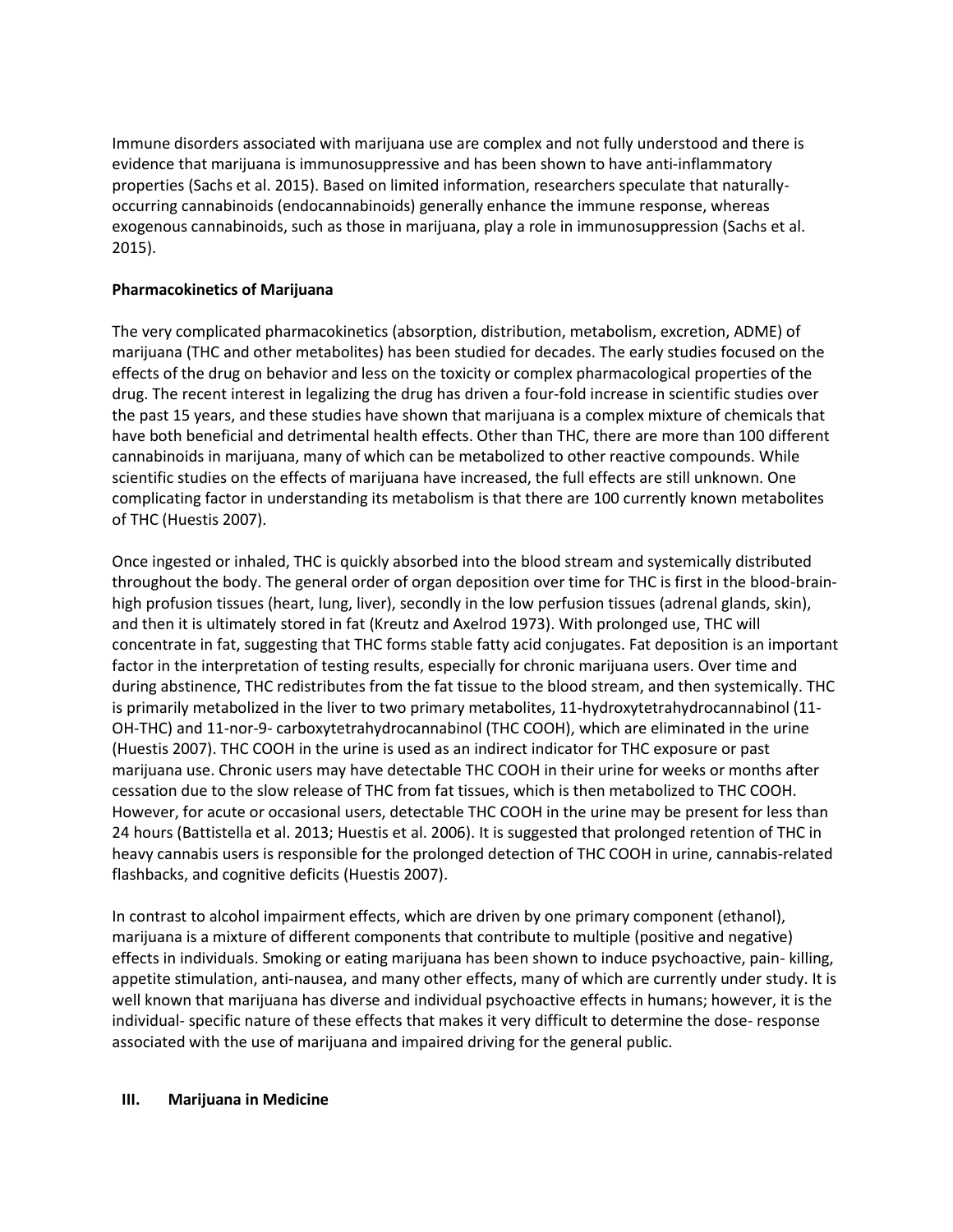## **Early medicinal use of marijuana**

Early uses of marijuana and hemp seed include anesthetic for surgery, treatments for measles, chicken pox, inflammation, gonorrhea, cough, jaundice, worms, rheumatism, rabies, cholera, tetanus, cramps, delirium tremens. At the time, there were very few early alternatives for many of these illnesses (especially cholera), so it is not surprising that they would turn to herbal remedies. It was not until the mid-20th century did the "medical development" or its use slow. Some of the main responds for this reduction include pharmaceutical development of similar-affect drugs, its well-known pharmaceutical instability (i.e. a wide variety of efficacy and effects) and legal/economic aspects, including restriction of transport and use. One could argue that it's reemergence in the US was instigated by the state of California legalizing its medicinal use.

More recent studies have provided insight into the components of Marijuana. Specifically that it's a mixture of chemicals that may have diverse effects, including 489 naturally-formed chemicals, which include 70 cannabinoids.

## **Current, promising animal studies**

Recent studies have shown that Cannabis derivatives may have a role in treating multiple medical issues, including acute, visceral and cancer pain, neuro-inflammatory, neurodegenerative disorders, appetite, weight gain, cancer, seizure disorder, and inflammatory bowel disease. The research community is gaining confidence in the future use of cannabis as well. In 2015, the National Institutes of Health (NIH) spent \$111 million on 281 projects involving cannabinoid research, including \$21 million on therapeutic properties.

## **Future projects**

The cannabis-related projects that the NIH is projecting to fund in the next few years include those related to stress (both physical and anxiety), schizophrenia, inflammation, atherosclerosis, viral persistence in treated HIV/SIV, using it to treat opioid addiction, those involving alcohol + marijuana – driving, genetics related to use and abuse, and gender differences. NIH projects related to worker injuries can include those related to stress (physical – carpal tunnel; psychological – anxiety), inflammation – repetitive action, HIV – occupationally acquired, cancer (appetite, nutritional uptake), pain management.

## **Complications after use**

Delineating the complications of marijuana use is as complex and controversial as the drug itself. Some studies have indicated there is a fast progression to dependence and a greater likelihood of engaging in other risky behaviors. Some studies indicate that prolonged use can cause a specific physiological issues, namely cannabis use disorder (CUD). There are also case studies that indicate excess intake, specifically through eating THC-containing food may trigger of an undiagnosed psychotic behavior. These studies are on-going and caution should be taken when interpreting the ramifications of this drug on such psychological behavior. It is expected that, as legalization spreads to other states, so will its use. Over a period of time and as research studies progress, more and higher quality information will emerge regarding the how acute and chronic use impacts ones behavior.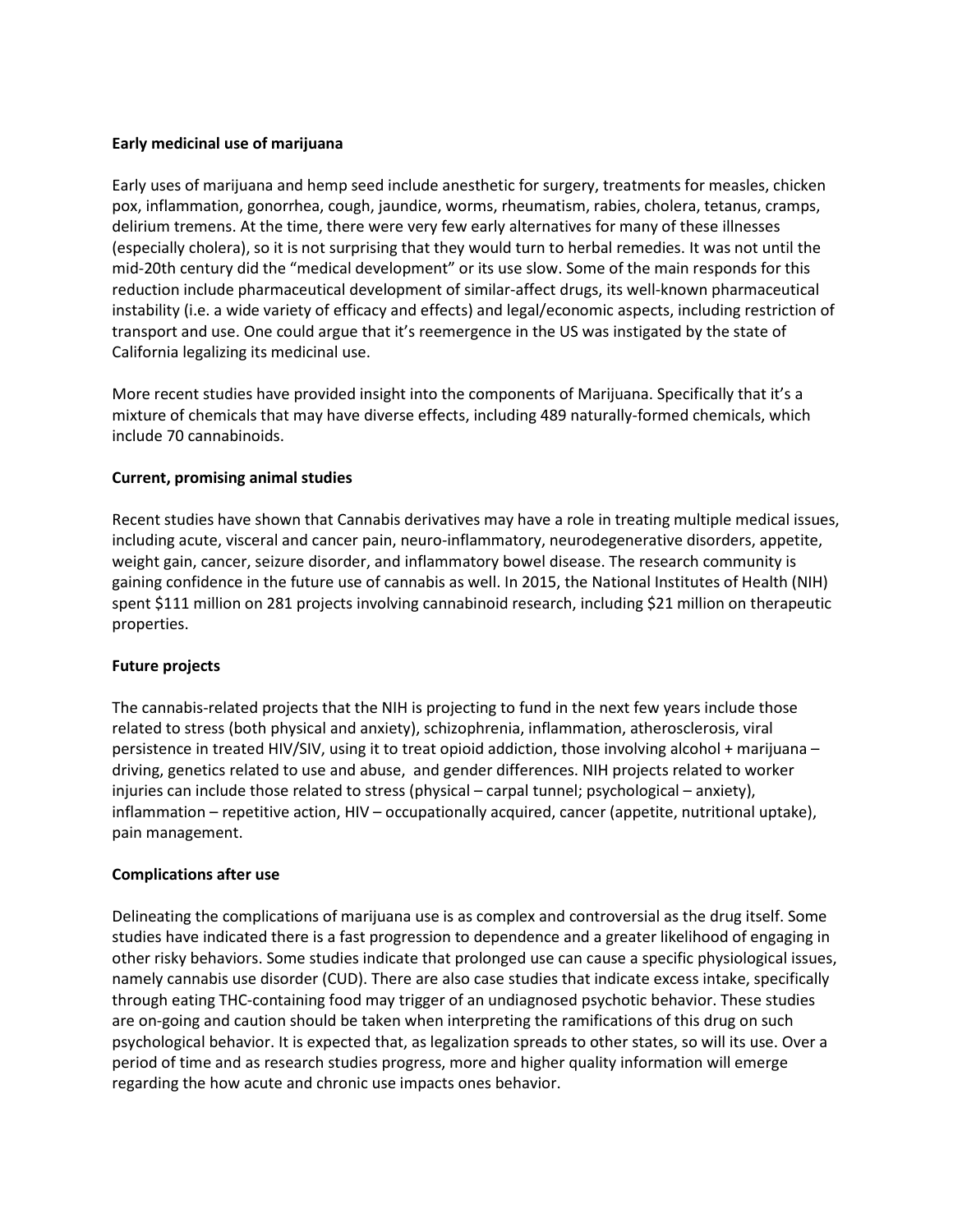## **Clinical Testing for Marijuana**

Obtaining a representative cannabinoid concentration (THC or THC COOH) from a person is essential to understanding the effects of smoking or ingesting marijuana on driving behavior. For marijuana, four types of biological samples can be collected and examined for cannabinoid concentration; blood, urine, saliva, or hair. There are advantages and disadvantages to each.

Blood samples represent the most accurate account of THC concentration, and THC correlates well with psychomotor deficiencies (Huestis 2007), especially after acute exposure. THC is rapidly metabolized within 30 minutes of inhalation exposure and blood concentrations can drop to below 5 micrograms per liter (µg/L) within 3 hours of exposure for non- chronic users (Battistella et al. 2013). Thus, to corre-late behavior such as impaired driving to THC blood concentrations, samples should be taken and analyzed as soon as possible. Additionally, taking blood samples is considerably more invasive and requires a skilled technician. These factors pose significant challenges to using blood as the testing media to indicate driving impairment. Blood samples may be beneficial in legal cases because generally an accurate concentration is required to determine an exceedance of a legal threshold. THC concentration in saliva correlates well with blood concentrations, and saliva testing is less invasive, provides rapid results, and is currently being used for road-side testing (Lee and Huestis 2014). However, the concentration of THC in saliva that directly corresponds to deficiencies in psychoactive behavior has not been fully elucidated, and there is considerable variability among testing populations. Urine testing offers an opportunity to test only for the presence of THC COOH. This methodology is even less invasive, but it provides little information regarding recent marijuana use because THC COOH can be detected in the urine for weeks to months after drug use (Huestis 2007). Hair testing is the least invasive and has been used extensively, especially for marijuana-related cases involving employment and child protection (Moosmann 2015; Pichini 2014). However, interpretation of hair-test results for THC, THC COOH, or THCA-A (Δ 9- tetrahydrocannabinolic acid A, the non- psychoactive precursor of THC), is limited to past use or passive secondhand exposure. Studies have shown that these three cannabinoids can be detected in hair of non- consuming individuals due to transfer through the cannabis consumer via touch, sebum/sweat, or smoke (Moosmann 2015; Pichini 2014). It is generally accepted that hair is not an appropriate medium to illustrate impairment or recent use (Moosmann 2015).

There are a few studies that have shown that storage conditions and containers used for the biological sample can affect THC testing results (McCurdy et al. 1989; Schwope et al. 2011; Stout et al. 2000). Collection of whole blood in plastic containers and stored at room temperature (20–25°C), followed by being frozen for four weeks can result in a 0–40 percent decrease of THC in the samples. No change in THC concentration was found in those samples collected in glass vials (McCurdy et al. 1989). Another study of THC COOH in urine collected in plastic containers reported a 14–17 percent decrease in THC COOH when samples were stored at 4°C. Samples stored at 25°C, a higher temperature, indicate <5 percent decrease in THC COOH levels (Stout et al. 2000). This presents yet another layer of uncertainty with interpreting testing results relative to impairment at the time that the biological sample was collected.

## **Mathematical Models to Predict Past Exposure and Impairment**

Clinical data (e.g., blood, breath) taken after an accident are commonly used to determine blood alcohol content and level of impairment before, or at the time of an accident. As previously discussed, the way that the body responds to and metabolizes alcohol easily permits the use of predictive models. Those models provide scientifically valid and practical estimates for interpreting the level of impairment due to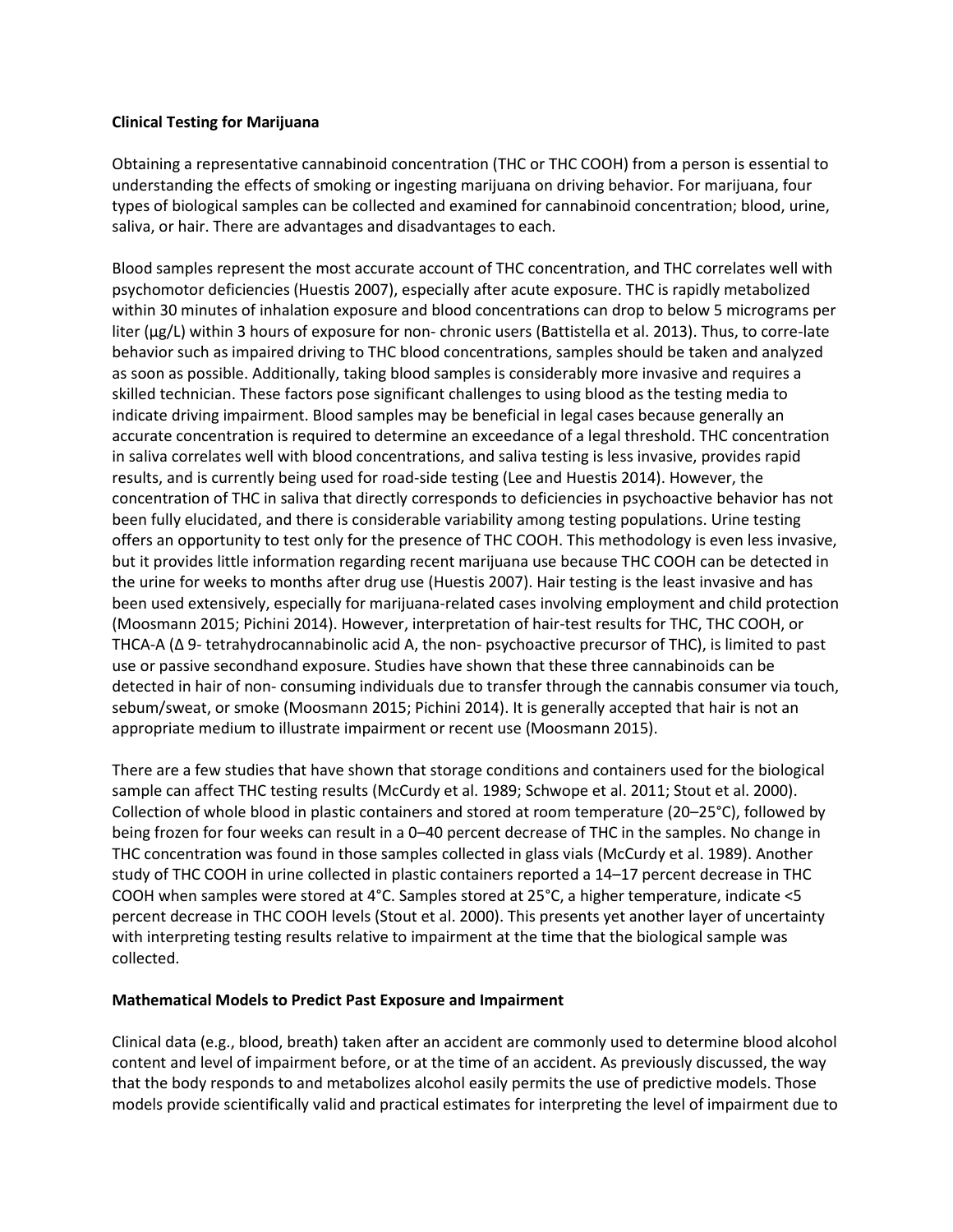alcohol at the time of an accident. Unfortunately, cannabinoid metabolism is considerably more complicated. This is due to possible psychoactive effects from multiple cannabinoids that can contribute to impairment. In addition, THC can be stored in fat tissues and later released in chronic marijuana users; it is metabolized by enzymes that are known to have a varying rate of activity, and the pharmacokinetics and pharmacodynamics depend on the individual (Huestis 2007). Early studies in the development of pharmacokinetic models for marijuana were promising and may be considered in some cases (Huestis et al. 1992). However, the application and interpretation of these models should be performed with caution, and limitations should be clearly stated.

Furthermore, it is hard for a marijuana smoker to predict his or her own psychological responses to different types of marijuana. There is no standard concentration labeling for a joint or a marijuanacontaining food product as there is for alcohol products, such as a bottle of beer, which would have labeling indicating the beer's alcohol concentration. Thus, even if someone self-reports marijuana use, the dose would be unknown and can be very difficult to determine.

There are several important weaknesses in the body of literature regarding the metabolism of cannabinoids and how cannabinoids affect psychomotor skills, as well as driving skills. The most striking limitation is an almost global lack of pre- study testing for THC or THC COOH to determine baseline levels, which may be present in the case of chronic users, especially in the early studies. In addition, most studies rely on questionnaires to self-report prior cannabis use, which may bias the study results. Without understanding the pre-study cannabinoid concentrations, the attribution of the test substance versus that from previous exposures to the testing endpoint (e.g. blood concentrations, urine concentrations, psychomotor testing, among others) would be in question (Sachs et al. 2015). This limits the application of these studies for determining the contribution of the drug to a level of measured impairment.

Global variation in smoking behavior is also a significant factor to consider when applying study data to forensic analysis for marijuana. In one small study, the authors attribute reported cannabinoid concentrations in clinical samples to differences in smoking behaviors, including side-stream inhalation, smoking retention, and depth of inhalation (Schwope et al. 2011). Another problem with many of these studies is the lack of appropriate control groups (Neavyn et al. 2014; Sachs et al. 2015).

## **IV. How Toxicology Can Help**

A toxicologist can help understand how, or to what extent, the clinical data indicates impairment, if other contributing factors were involved, including other prescription drugs or alcohol. The can also evaluate the blood or urine sample for the presence of other substances (e.g., legal or illegal drugs) at levels that may be associated with impairment, help you understand the limitations in the use of mathematical models to predict past exposure to marijuana, and understand and elucidate the complexity of this drug regarding dose-responses associated with various levels and forms of impairment. Finally, toxicology is what drives the justification for legal and illegal use. Understanding the limitations of this data that is the bases of decision making is essential in ensuring the rules and regulations pertaining to this drug are fair for all stakeholders.

#### **Reference lists for bases of document**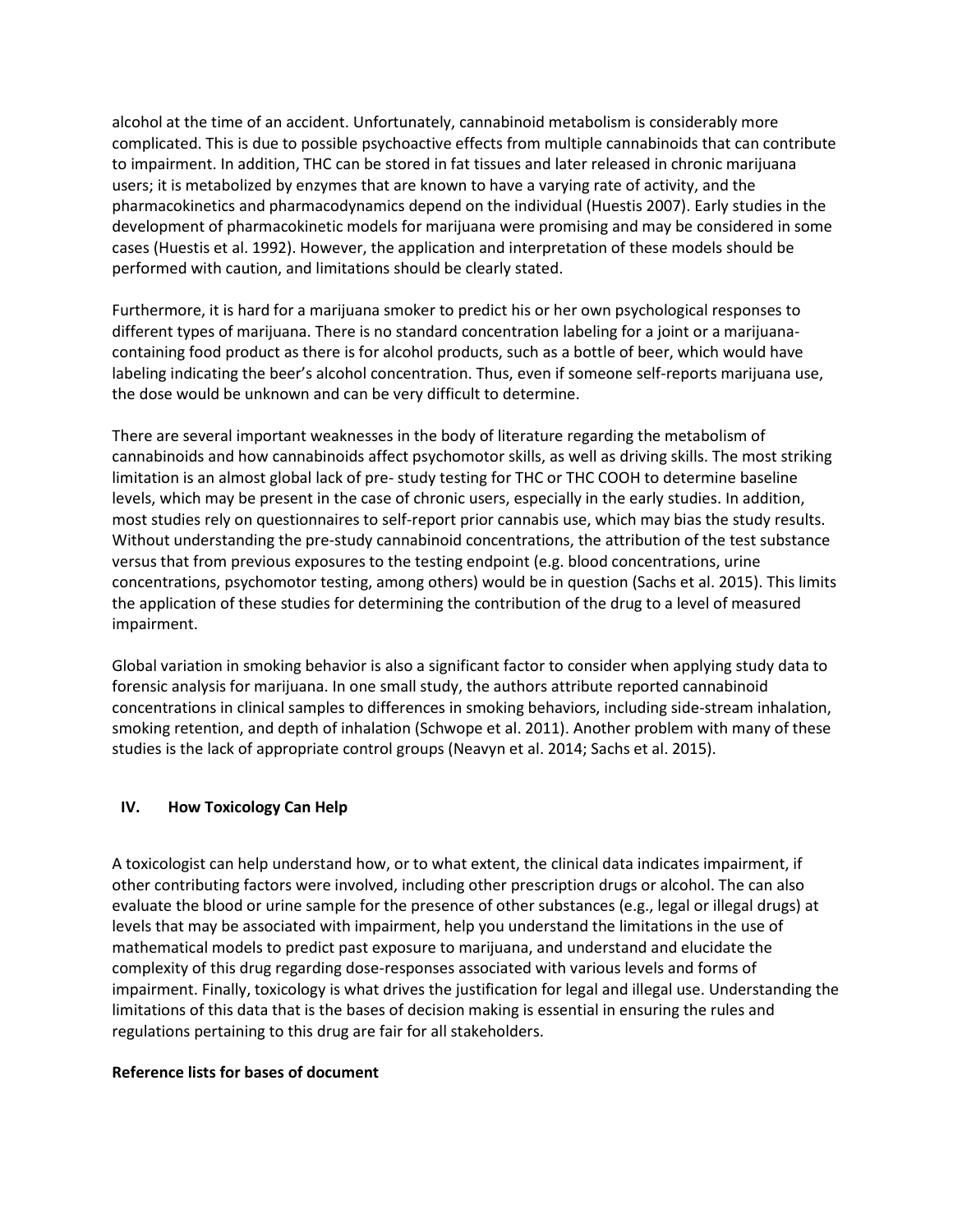- Battistella G, Fornari E, Thomas A, Mall JF, Chtioui H, Appenzeller M, Annoni JM, Favrat B, Maeder P, Giroud C. Weed or wheel! Behavioral and toxicological investigations of how cannabis smoking affects skills necessary for driving. PLoS One. 2013; 8(1): e52545.
- Bostwick JM. Blurred boundaries: the therapeutics and politics of medical marijuana. Mayo Clin Proc. 2012 Feb;87(2):172-86.
- · Greydanus DE, Hawver EK, Greydanus MM, Merrick J. Marijuana: current concepts. Front Public Health. 2013 Oct 10;1:42.
- Hels T. Bernhoft IM, Lyckegaard A. Risk of Injury by Driving with Alcohol and other Drugs. Driving under the Influence of Drugs, Alcohol and Medicines (DRIUD) Integrated Project. 2011. Available at: http://www.druid-project.eu/Druid/EN/deliverales-list/downloads/ Deliverable 2 3 5.pdf? blob= publicationFile
- · Huestis MA, Elsohly M, Nebro W, Barnes A, Gustafson RA, Smith ML. Estimating time of last oral ingestion of cannabis from plasma THC and THC COOH concentrations. Ther Drug Monit. 2006
- Aug ;28(4) :540-4. · Huestis MA, Henningfield JE, Cone EJ. Blood cannabinoids. II. Models for the prediction of time
	- of marijuana exposure from plasma con-centrations of delta 9- tetrahydrocannabinol (THC) and 11-nor-9-carboxy-delta 9- tetrahydrocannabinol (THC COOH). J Anal Toxicol. 1992 Sep-Oct;16(5):283-90.
	- · Huestis MA. Human Cannabinoid Phar-macokinetics. Chemistry & biodiversity. 2007;4(8):1770- 1804.
	- · Kreuz DS, Axelrod J. Delta- 9-tetrahydrocannabinol: localization in body fat. Science. 1973 Jan 26;179(4071):391-3.
	- Lee D and Huestis MA. Current knowledge on Cannaboids in Oral Fluid. Drug Test Anal. 2014, 6(0):88-11.
	- Littlebury I. The history of Herodotus: Trans-lated from the Greek: 1737. London, Volume 1, Third Edition: 381.
	- · McCurdy HH, Callahan LS, Williams RD. Studies on the stability and detection of cocaine, benzoylecgonine, and 11-nor-delta-9-tetrahydrocannabinol-9-carboxylic acid in whole blood using Abuscreen radioimmunoassay. J Forensic Sci. 1989 Jul;34(4):858-70.
	- · Moosmann B, Roth, N, Auwärtera V. Finding cannabinoids in hair does not prove cannabis consumption. Sci Rep. 2015; 5: 14906.
	- · National Conference of State Legislatures (NCSL). State Medical Marijuana Laws. 2016. Available at: http://www.ncsl.org/ research/health/state-medical-marijuana-laws. aspx
	- · National Highway Traffic Safety Admin-istration (NHTSA). Drugs and Human Performance Fact Sheets, Cannabis / Mar-ijuana (r9 - Tetrahydrocannabinol, THC) 2004. Available at: http://www.nhtsa.gov/ PEOPLE/INJURY/research/job185drugs/can-nabis.htm
	- · National Highway Traffic Safety Administra-tion (NHTSA). Marijuana & Alcohol Combined Increase Impairment, No. 201. 1999. Available at: http://www.nhtsa.gov/About+NHTSA/ Traffic+Techs/current/Marijuana+&+Alcohol+C ombined+Increase+Impairment
	- · National Highway Traffic Safety Administra-tion (NHTSA). Research Report. Drug and Alcohol Crash risk. 2015. U.S. Department of Transportation NHTSA. DOT HS 812 117.
	- · National Transportation Safety Board (NTSB). 2013. Reaching Zero: Actions to Eliminate Substance-Impaired Driving. Washington, D.C. Available at: http://www. ntsb.gov/Pages/default.aspx
	- · Neavyn MJ, Blohm E, Babu KM, Bird SB. Medical marijuana and driving: a review. J Med Toxicol. 2014 Sep;10(3): 269-79.